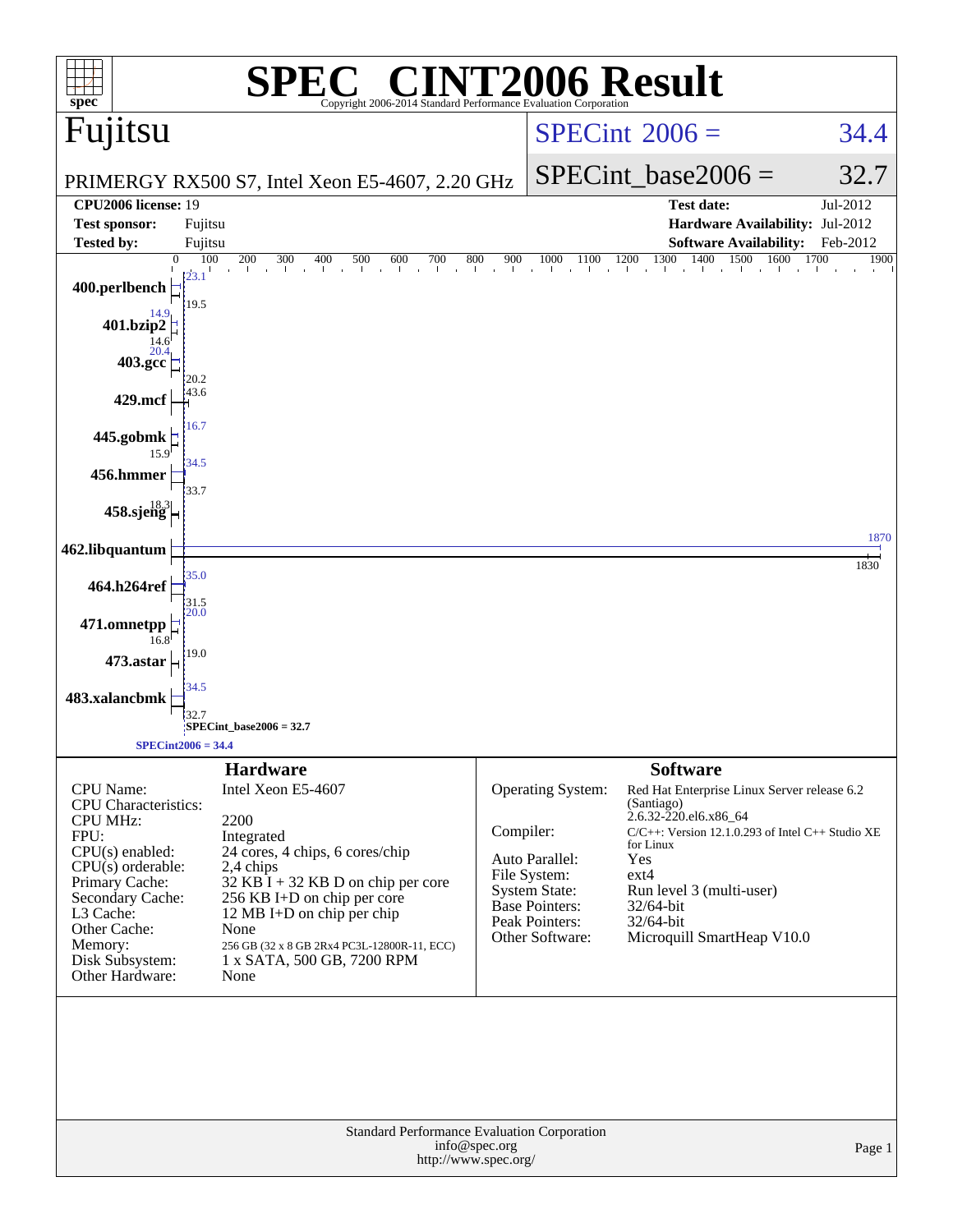

# **[SPEC CINT2006 Result](http://www.spec.org/auto/cpu2006/Docs/result-fields.html#SPECCINT2006Result)**

# Fujitsu

### $SPECint2006 = 34.4$  $SPECint2006 = 34.4$

PRIMERGY RX500 S7, Intel Xeon E5-4607, 2.20 GHz

SPECint base2006 =  $32.7$ 

**[CPU2006 license:](http://www.spec.org/auto/cpu2006/Docs/result-fields.html#CPU2006license)** 19 **[Test date:](http://www.spec.org/auto/cpu2006/Docs/result-fields.html#Testdate)** Jul-2012

**[Test sponsor:](http://www.spec.org/auto/cpu2006/Docs/result-fields.html#Testsponsor)** Fujitsu **[Hardware Availability:](http://www.spec.org/auto/cpu2006/Docs/result-fields.html#HardwareAvailability)** Jul-2012 **[Tested by:](http://www.spec.org/auto/cpu2006/Docs/result-fields.html#Testedby)** Fujitsu **[Software Availability:](http://www.spec.org/auto/cpu2006/Docs/result-fields.html#SoftwareAvailability)** Feb-2012

#### **[Results Table](http://www.spec.org/auto/cpu2006/Docs/result-fields.html#ResultsTable)**

|                                                                                                          | <b>Base</b>    |       |                |       |                |              | <b>Peak</b>    |              |                |              |                |              |
|----------------------------------------------------------------------------------------------------------|----------------|-------|----------------|-------|----------------|--------------|----------------|--------------|----------------|--------------|----------------|--------------|
| <b>Benchmark</b>                                                                                         | <b>Seconds</b> | Ratio | <b>Seconds</b> | Ratio | <b>Seconds</b> | <b>Ratio</b> | <b>Seconds</b> | <b>Ratio</b> | <b>Seconds</b> | <b>Ratio</b> | <b>Seconds</b> | <b>Ratio</b> |
| 400.perlbench                                                                                            | 502            | 19.5  | 501            | 19.5  | 501            | 19.5         | 422            | 23.1         | 422            | 23.1         | 422            | 23.2         |
| 401.bzip2                                                                                                | 659            | 14.6  | 660            | 14.6  | 659            | 14.6         | 646            | 14.9         | 646            | 14.9         | 647            | 14.9         |
| $403.\mathrm{gcc}$                                                                                       | 398            | 20.2  | 398            | 20.2  | 398            | 20.2         | 394            | 20.4         | 394            | 20.4         | 394            | 20.5         |
| $429$ mcf                                                                                                | 209            | 43.5  | 207            | 44.0  | 209            | 43.6         | 209            | 43.5         | 207            | 44.0         | 209            | <u>43.6</u>  |
| $ 445.\text{gobmk} $                                                                                     | 660            | 15.9  | 660            | 15.9  | 660            | 15.9         | 631            | 16.6         | 628            | 16.7         | 629            | 16.7         |
| 456.hmmer                                                                                                | 277            | 33.7  | 277            | 33.7  | 277            | 33.6         | 270            | 34.5         | 271            | 34.5         | 270            | 34.5         |
| $458$ .sjeng                                                                                             | 662            | 18.3  | 661            | 18.3  | 661            | 18.3         | 662            | 18.3         | 661            | 18.3         | 661            | 18.3         |
| 462.libquantum                                                                                           | 11.3           | 1830  | 11.3           | 1830  | 11.1           | 1870         | 11.1           | 1870         | 11.1           | 1870         | 11.1           | 1870         |
| 464.h264ref                                                                                              | 702            | 31.5  | 706            | 31.4  | 703            | 31.5         | 638            | 34.7         | 633            | 35.0         | 633            | 35.0         |
| 471.omnetpp                                                                                              | 374            | 16.7  | 373            | 16.8  | 373            | 16.8         | 311            | 20.1         | 312            | 20.0         | 312            | 20.0         |
| 473.astar                                                                                                | 369            | 19.0  | 369            | 19.0  | 368            | 19.1         | 369            | <b>19.0</b>  | 369            | 19.0         | 368            | 19.1         |
| 483.xalancbmk                                                                                            | 215            | 32.1  | 211            | 32.7  | 211            | 32.7         | 200            | 34.5         | 200            | 34.5         | 200            | 34.5         |
| Results appear in the order in which they were run. Bold underlined text indicates a median measurement. |                |       |                |       |                |              |                |              |                |              |                |              |

### **[Operating System Notes](http://www.spec.org/auto/cpu2006/Docs/result-fields.html#OperatingSystemNotes)**

 Stack size set to unlimited using "ulimit -s unlimited" Transparent Huge Pages enabled with: echo always > /sys/kernel/mm/redhat\_transparent\_hugepage/enabled

### **[Platform Notes](http://www.spec.org/auto/cpu2006/Docs/result-fields.html#PlatformNotes)**

 BIOS configuration: Intel HT Technology = Disable Frequency Floor Override = Enable

### **[General Notes](http://www.spec.org/auto/cpu2006/Docs/result-fields.html#GeneralNotes)**

Environment variables set by runspec before the start of the run:  $KMP_A$ FFINITY = "granularity=fine, scatter" LD\_LIBRARY\_PATH = "/SPECcpu2006/libs/32:/SPECcpu2006/libs/64" OMP\_NUM\_THREADS = "24"

 Binaries compiled on a system with 1x E3-1270v2 CPU + 32 GB memory using RHEL6.2 For information about Fujitsu please visit: <http://www.fujitsu.com>

# **[Base Compiler Invocation](http://www.spec.org/auto/cpu2006/Docs/result-fields.html#BaseCompilerInvocation)**

[C benchmarks](http://www.spec.org/auto/cpu2006/Docs/result-fields.html#Cbenchmarks): [icc -m64](http://www.spec.org/cpu2006/results/res2012q3/cpu2006-20120730-23919.flags.html#user_CCbase_intel_icc_64bit_f346026e86af2a669e726fe758c88044)

Continued on next page

Standard Performance Evaluation Corporation [info@spec.org](mailto:info@spec.org) <http://www.spec.org/>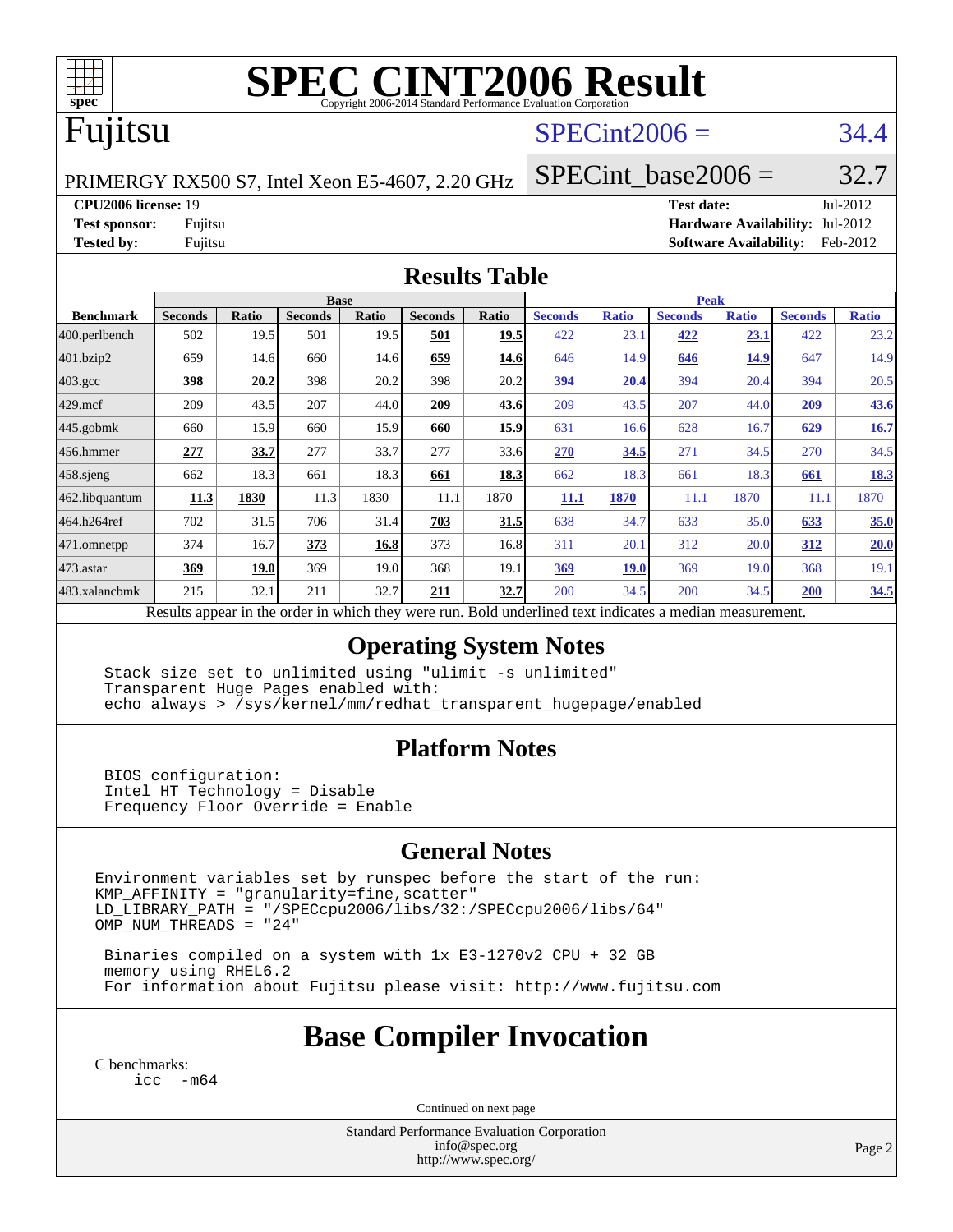| <b>SPEC CINT2006 Result</b><br>spec <sup>®</sup><br>Copyright 2006-2014 Standard Performance Evaluation Corporation                                                                                                                                                                                                                                                                                                                      |                                                                                                               |
|------------------------------------------------------------------------------------------------------------------------------------------------------------------------------------------------------------------------------------------------------------------------------------------------------------------------------------------------------------------------------------------------------------------------------------------|---------------------------------------------------------------------------------------------------------------|
| Fujitsu                                                                                                                                                                                                                                                                                                                                                                                                                                  | $SPECint2006 =$<br>34.4                                                                                       |
| PRIMERGY RX500 S7, Intel Xeon E5-4607, 2.20 GHz                                                                                                                                                                                                                                                                                                                                                                                          | 32.7<br>$SPECint base2006 =$                                                                                  |
| CPU2006 license: 19<br><b>Test sponsor:</b><br>Fujitsu<br><b>Tested by:</b><br>Fujitsu                                                                                                                                                                                                                                                                                                                                                   | <b>Test date:</b><br>Jul-2012<br>Hardware Availability: Jul-2012<br><b>Software Availability:</b><br>Feb-2012 |
| <b>Base Compiler Invocation (Continued)</b>                                                                                                                                                                                                                                                                                                                                                                                              |                                                                                                               |
| $C_{++}$ benchmarks:<br>icpc -m64                                                                                                                                                                                                                                                                                                                                                                                                        |                                                                                                               |
| <b>Base Portability Flags</b>                                                                                                                                                                                                                                                                                                                                                                                                            |                                                                                                               |
| 400.perlbench: -DSPEC_CPU_LP64 -DSPEC_CPU_LINUX_X64<br>401.bzip2: -DSPEC_CPU_LP64<br>403.gcc: -DSPEC_CPU_LP64<br>429.mcf: -DSPEC_CPU_LP64<br>445.gobmk: -DSPEC_CPU_LP64<br>456.hmmer: -DSPEC_CPU_LP64<br>458.sjeng: -DSPEC_CPU_LP64<br>462.libquantum: -DSPEC_CPU_LP64 -DSPEC_CPU_LINUX<br>464.h264ref: -DSPEC_CPU_LP64<br>471.omnetpp: -DSPEC_CPU_LP64<br>473.astar: -DSPEC_CPU_LP64<br>483.xalancbmk: -DSPEC_CPU_LP64 -DSPEC_CPU_LINUX |                                                                                                               |
| <b>Base Optimization Flags</b><br>C benchmarks:<br>-xSSE4.2 -ipo -03 -no-prec-div -parallel -opt-prefetch -auto-p32<br>$C_{++}$ benchmarks:<br>-xSSE4.2 -ipo -03 -no-prec-div -opt-prefetch -auto-p32<br>-Wl,-z, muldefs -L/opt/SmartHeap/lib64 -lsmartheap64                                                                                                                                                                            |                                                                                                               |
| <b>Base Other Flags</b>                                                                                                                                                                                                                                                                                                                                                                                                                  |                                                                                                               |
| C benchmarks:                                                                                                                                                                                                                                                                                                                                                                                                                            |                                                                                                               |
| 403.gcc: -Dalloca=_alloca                                                                                                                                                                                                                                                                                                                                                                                                                |                                                                                                               |
| <b>Peak Compiler Invocation</b><br>C benchmarks (except as noted below):<br>$-m64$<br>icc<br>400.perlbench: icc -m32<br>445.gobmk: icc -m32                                                                                                                                                                                                                                                                                              |                                                                                                               |
| Continued on next page<br><b>Standard Performance Evaluation Corporation</b>                                                                                                                                                                                                                                                                                                                                                             |                                                                                                               |
| info@spec.org<br>http://www.spec.org/                                                                                                                                                                                                                                                                                                                                                                                                    | Page 3                                                                                                        |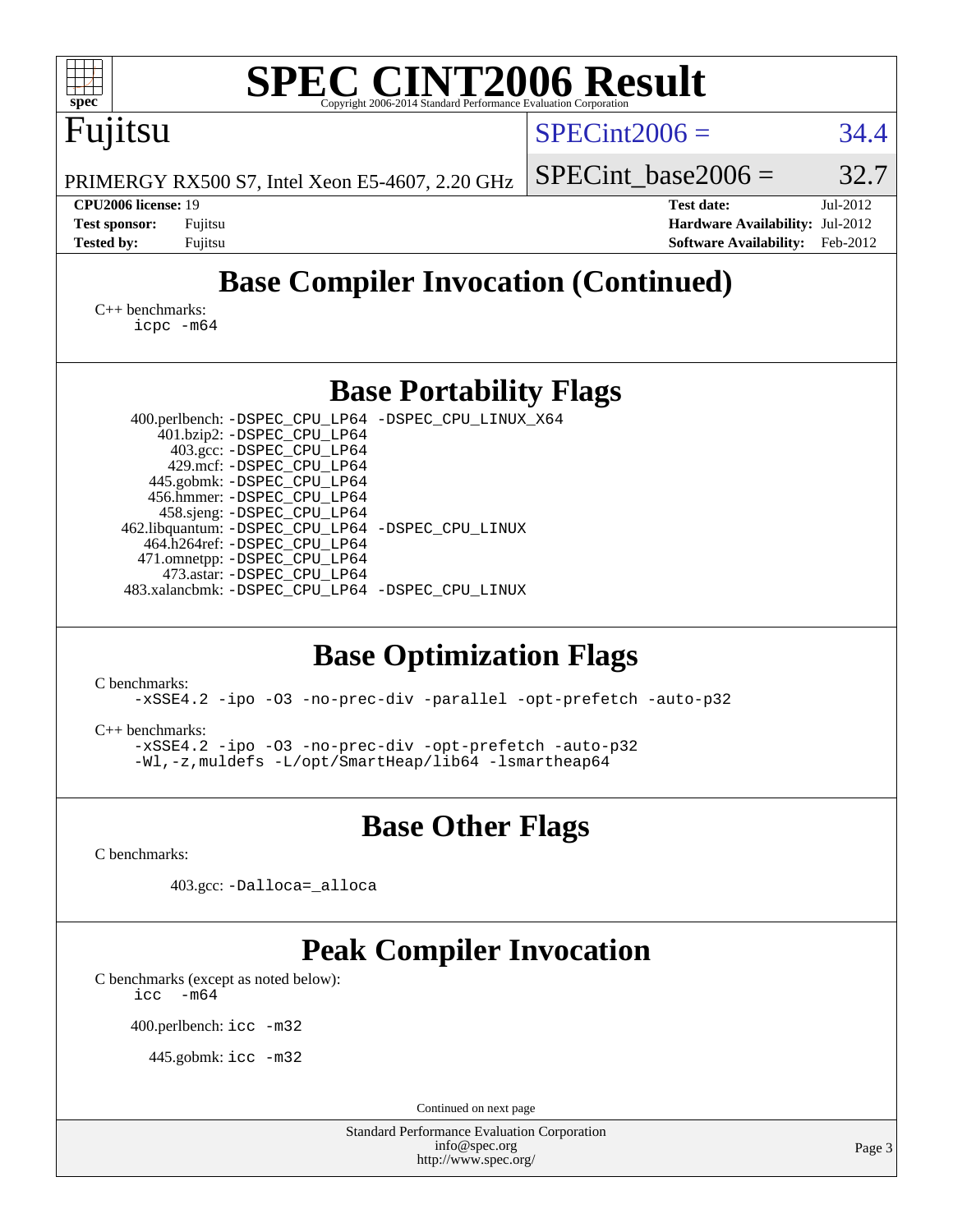

# **[SPEC CINT2006 Result](http://www.spec.org/auto/cpu2006/Docs/result-fields.html#SPECCINT2006Result)**

Fujitsu

 $SPECint2006 = 34.4$  $SPECint2006 = 34.4$ 

SPECint base2006 =  $32.7$ 

PRIMERGY RX500 S7, Intel Xeon E5-4607, 2.20 GHz

**[Tested by:](http://www.spec.org/auto/cpu2006/Docs/result-fields.html#Testedby)** Fujitsu **[Software Availability:](http://www.spec.org/auto/cpu2006/Docs/result-fields.html#SoftwareAvailability)** Feb-2012

**[CPU2006 license:](http://www.spec.org/auto/cpu2006/Docs/result-fields.html#CPU2006license)** 19 **[Test date:](http://www.spec.org/auto/cpu2006/Docs/result-fields.html#Testdate)** Jul-2012 **[Test sponsor:](http://www.spec.org/auto/cpu2006/Docs/result-fields.html#Testsponsor)** Fujitsu **[Hardware Availability:](http://www.spec.org/auto/cpu2006/Docs/result-fields.html#HardwareAvailability)** Jul-2012

# **[Peak Compiler Invocation \(Continued\)](http://www.spec.org/auto/cpu2006/Docs/result-fields.html#PeakCompilerInvocation)**

464.h264ref: [icc -m32](http://www.spec.org/cpu2006/results/res2012q3/cpu2006-20120730-23919.flags.html#user_peakCCLD464_h264ref_intel_icc_a6a621f8d50482236b970c6ac5f55f93)

[C++ benchmarks \(except as noted below\):](http://www.spec.org/auto/cpu2006/Docs/result-fields.html#CXXbenchmarksexceptasnotedbelow) [icpc -m32](http://www.spec.org/cpu2006/results/res2012q3/cpu2006-20120730-23919.flags.html#user_CXXpeak_intel_icpc_4e5a5ef1a53fd332b3c49e69c3330699)

473.astar: [icpc -m64](http://www.spec.org/cpu2006/results/res2012q3/cpu2006-20120730-23919.flags.html#user_peakCXXLD473_astar_intel_icpc_64bit_fc66a5337ce925472a5c54ad6a0de310)

**[Peak Portability Flags](http://www.spec.org/auto/cpu2006/Docs/result-fields.html#PeakPortabilityFlags)**

 400.perlbench: [-DSPEC\\_CPU\\_LINUX\\_IA32](http://www.spec.org/cpu2006/results/res2012q3/cpu2006-20120730-23919.flags.html#b400.perlbench_peakCPORTABILITY_DSPEC_CPU_LINUX_IA32) 401.bzip2: [-DSPEC\\_CPU\\_LP64](http://www.spec.org/cpu2006/results/res2012q3/cpu2006-20120730-23919.flags.html#suite_peakPORTABILITY401_bzip2_DSPEC_CPU_LP64) 403.gcc: [-DSPEC\\_CPU\\_LP64](http://www.spec.org/cpu2006/results/res2012q3/cpu2006-20120730-23919.flags.html#suite_peakPORTABILITY403_gcc_DSPEC_CPU_LP64) 429.mcf: [-DSPEC\\_CPU\\_LP64](http://www.spec.org/cpu2006/results/res2012q3/cpu2006-20120730-23919.flags.html#suite_peakPORTABILITY429_mcf_DSPEC_CPU_LP64) 456.hmmer: [-DSPEC\\_CPU\\_LP64](http://www.spec.org/cpu2006/results/res2012q3/cpu2006-20120730-23919.flags.html#suite_peakPORTABILITY456_hmmer_DSPEC_CPU_LP64) 458.sjeng: [-DSPEC\\_CPU\\_LP64](http://www.spec.org/cpu2006/results/res2012q3/cpu2006-20120730-23919.flags.html#suite_peakPORTABILITY458_sjeng_DSPEC_CPU_LP64) 462.libquantum: [-DSPEC\\_CPU\\_LP64](http://www.spec.org/cpu2006/results/res2012q3/cpu2006-20120730-23919.flags.html#suite_peakPORTABILITY462_libquantum_DSPEC_CPU_LP64) [-DSPEC\\_CPU\\_LINUX](http://www.spec.org/cpu2006/results/res2012q3/cpu2006-20120730-23919.flags.html#b462.libquantum_peakCPORTABILITY_DSPEC_CPU_LINUX) 473.astar: [-DSPEC\\_CPU\\_LP64](http://www.spec.org/cpu2006/results/res2012q3/cpu2006-20120730-23919.flags.html#suite_peakPORTABILITY473_astar_DSPEC_CPU_LP64) 483.xalancbmk: [-DSPEC\\_CPU\\_LINUX](http://www.spec.org/cpu2006/results/res2012q3/cpu2006-20120730-23919.flags.html#b483.xalancbmk_peakCXXPORTABILITY_DSPEC_CPU_LINUX)

# **[Peak Optimization Flags](http://www.spec.org/auto/cpu2006/Docs/result-fields.html#PeakOptimizationFlags)**

[C benchmarks](http://www.spec.org/auto/cpu2006/Docs/result-fields.html#Cbenchmarks):

 $400.$ perlbench:  $-xSSE4$ .  $2(pass 2)$  -prof-qen(pass 1) [-ipo](http://www.spec.org/cpu2006/results/res2012q3/cpu2006-20120730-23919.flags.html#user_peakPASS2_CFLAGSPASS2_LDCFLAGS400_perlbench_f-ipo)(pass 2) [-O3](http://www.spec.org/cpu2006/results/res2012q3/cpu2006-20120730-23919.flags.html#user_peakPASS2_CFLAGSPASS2_LDCFLAGS400_perlbench_f-O3)(pass 2) [-no-prec-div](http://www.spec.org/cpu2006/results/res2012q3/cpu2006-20120730-23919.flags.html#user_peakPASS2_CFLAGSPASS2_LDCFLAGS400_perlbench_f-no-prec-div)(pass 2) [-prof-use](http://www.spec.org/cpu2006/results/res2012q3/cpu2006-20120730-23919.flags.html#user_peakPASS2_CFLAGSPASS2_LDCFLAGS400_perlbench_prof_use_bccf7792157ff70d64e32fe3e1250b55)(pass 2) [-opt-prefetch](http://www.spec.org/cpu2006/results/res2012q3/cpu2006-20120730-23919.flags.html#user_peakCOPTIMIZE400_perlbench_f-opt-prefetch) [-ansi-alias](http://www.spec.org/cpu2006/results/res2012q3/cpu2006-20120730-23919.flags.html#user_peakCOPTIMIZE400_perlbench_f-ansi-alias) 401.bzip2: [-xSSE4.2](http://www.spec.org/cpu2006/results/res2012q3/cpu2006-20120730-23919.flags.html#user_peakPASS2_CFLAGSPASS2_LDCFLAGS401_bzip2_f-xSSE42_f91528193cf0b216347adb8b939d4107)(pass 2) [-prof-gen](http://www.spec.org/cpu2006/results/res2012q3/cpu2006-20120730-23919.flags.html#user_peakPASS1_CFLAGSPASS1_LDCFLAGS401_bzip2_prof_gen_e43856698f6ca7b7e442dfd80e94a8fc)(pass 1) [-ipo](http://www.spec.org/cpu2006/results/res2012q3/cpu2006-20120730-23919.flags.html#user_peakPASS2_CFLAGSPASS2_LDCFLAGS401_bzip2_f-ipo)(pass 2) [-O3](http://www.spec.org/cpu2006/results/res2012q3/cpu2006-20120730-23919.flags.html#user_peakPASS2_CFLAGSPASS2_LDCFLAGS401_bzip2_f-O3)(pass 2) [-no-prec-div](http://www.spec.org/cpu2006/results/res2012q3/cpu2006-20120730-23919.flags.html#user_peakCOPTIMIZEPASS2_CFLAGSPASS2_LDCFLAGS401_bzip2_f-no-prec-div) [-prof-use](http://www.spec.org/cpu2006/results/res2012q3/cpu2006-20120730-23919.flags.html#user_peakPASS2_CFLAGSPASS2_LDCFLAGS401_bzip2_prof_use_bccf7792157ff70d64e32fe3e1250b55)(pass 2) [-auto-ilp32](http://www.spec.org/cpu2006/results/res2012q3/cpu2006-20120730-23919.flags.html#user_peakCOPTIMIZE401_bzip2_f-auto-ilp32) [-opt-prefetch](http://www.spec.org/cpu2006/results/res2012q3/cpu2006-20120730-23919.flags.html#user_peakCOPTIMIZE401_bzip2_f-opt-prefetch) [-ansi-alias](http://www.spec.org/cpu2006/results/res2012q3/cpu2006-20120730-23919.flags.html#user_peakCOPTIMIZE401_bzip2_f-ansi-alias) 403.gcc: [-xAVX](http://www.spec.org/cpu2006/results/res2012q3/cpu2006-20120730-23919.flags.html#user_peakCOPTIMIZE403_gcc_f-xAVX) [-ipo](http://www.spec.org/cpu2006/results/res2012q3/cpu2006-20120730-23919.flags.html#user_peakCOPTIMIZE403_gcc_f-ipo) [-O3](http://www.spec.org/cpu2006/results/res2012q3/cpu2006-20120730-23919.flags.html#user_peakCOPTIMIZE403_gcc_f-O3) [-no-prec-div](http://www.spec.org/cpu2006/results/res2012q3/cpu2006-20120730-23919.flags.html#user_peakCOPTIMIZE403_gcc_f-no-prec-div) [-inline-calloc](http://www.spec.org/cpu2006/results/res2012q3/cpu2006-20120730-23919.flags.html#user_peakCOPTIMIZE403_gcc_f-inline-calloc) [-opt-malloc-options=3](http://www.spec.org/cpu2006/results/res2012q3/cpu2006-20120730-23919.flags.html#user_peakCOPTIMIZE403_gcc_f-opt-malloc-options_13ab9b803cf986b4ee62f0a5998c2238) [-auto-ilp32](http://www.spec.org/cpu2006/results/res2012q3/cpu2006-20120730-23919.flags.html#user_peakCOPTIMIZE403_gcc_f-auto-ilp32)  $429$ .mcf: basepeak = yes 445.gobmk: [-xSSE4.2](http://www.spec.org/cpu2006/results/res2012q3/cpu2006-20120730-23919.flags.html#user_peakPASS2_CFLAGSPASS2_LDCFLAGS445_gobmk_f-xSSE42_f91528193cf0b216347adb8b939d4107)(pass 2) [-prof-gen](http://www.spec.org/cpu2006/results/res2012q3/cpu2006-20120730-23919.flags.html#user_peakPASS1_CFLAGSPASS1_LDCFLAGS445_gobmk_prof_gen_e43856698f6ca7b7e442dfd80e94a8fc)(pass 1) [-prof-use](http://www.spec.org/cpu2006/results/res2012q3/cpu2006-20120730-23919.flags.html#user_peakPASS2_CFLAGSPASS2_LDCFLAGS445_gobmk_prof_use_bccf7792157ff70d64e32fe3e1250b55)(pass 2) [-ansi-alias](http://www.spec.org/cpu2006/results/res2012q3/cpu2006-20120730-23919.flags.html#user_peakCOPTIMIZE445_gobmk_f-ansi-alias) 456.hmmer: [-xSSE4.2](http://www.spec.org/cpu2006/results/res2012q3/cpu2006-20120730-23919.flags.html#user_peakCOPTIMIZE456_hmmer_f-xSSE42_f91528193cf0b216347adb8b939d4107) [-ipo](http://www.spec.org/cpu2006/results/res2012q3/cpu2006-20120730-23919.flags.html#user_peakCOPTIMIZE456_hmmer_f-ipo) [-O3](http://www.spec.org/cpu2006/results/res2012q3/cpu2006-20120730-23919.flags.html#user_peakCOPTIMIZE456_hmmer_f-O3) [-no-prec-div](http://www.spec.org/cpu2006/results/res2012q3/cpu2006-20120730-23919.flags.html#user_peakCOPTIMIZE456_hmmer_f-no-prec-div) [-unroll2](http://www.spec.org/cpu2006/results/res2012q3/cpu2006-20120730-23919.flags.html#user_peakCOPTIMIZE456_hmmer_f-unroll_784dae83bebfb236979b41d2422d7ec2) [-auto-ilp32](http://www.spec.org/cpu2006/results/res2012q3/cpu2006-20120730-23919.flags.html#user_peakCOPTIMIZE456_hmmer_f-auto-ilp32) [-ansi-alias](http://www.spec.org/cpu2006/results/res2012q3/cpu2006-20120730-23919.flags.html#user_peakCOPTIMIZE456_hmmer_f-ansi-alias) 458.sjeng: basepeak = yes 462.libquantum: [-xAVX](http://www.spec.org/cpu2006/results/res2012q3/cpu2006-20120730-23919.flags.html#user_peakCOPTIMIZE462_libquantum_f-xAVX) [-ipo](http://www.spec.org/cpu2006/results/res2012q3/cpu2006-20120730-23919.flags.html#user_peakCOPTIMIZE462_libquantum_f-ipo) [-O3](http://www.spec.org/cpu2006/results/res2012q3/cpu2006-20120730-23919.flags.html#user_peakCOPTIMIZE462_libquantum_f-O3) [-no-prec-div](http://www.spec.org/cpu2006/results/res2012q3/cpu2006-20120730-23919.flags.html#user_peakCOPTIMIZE462_libquantum_f-no-prec-div) [-parallel](http://www.spec.org/cpu2006/results/res2012q3/cpu2006-20120730-23919.flags.html#user_peakCOPTIMIZE462_libquantum_f-parallel) [-opt-prefetch](http://www.spec.org/cpu2006/results/res2012q3/cpu2006-20120730-23919.flags.html#user_peakCOPTIMIZE462_libquantum_f-opt-prefetch) [-auto-p32](http://www.spec.org/cpu2006/results/res2012q3/cpu2006-20120730-23919.flags.html#user_peakCOPTIMIZE462_libquantum_f-auto-p32) Continued on next page

Standard Performance Evaluation Corporation [info@spec.org](mailto:info@spec.org) <http://www.spec.org/>